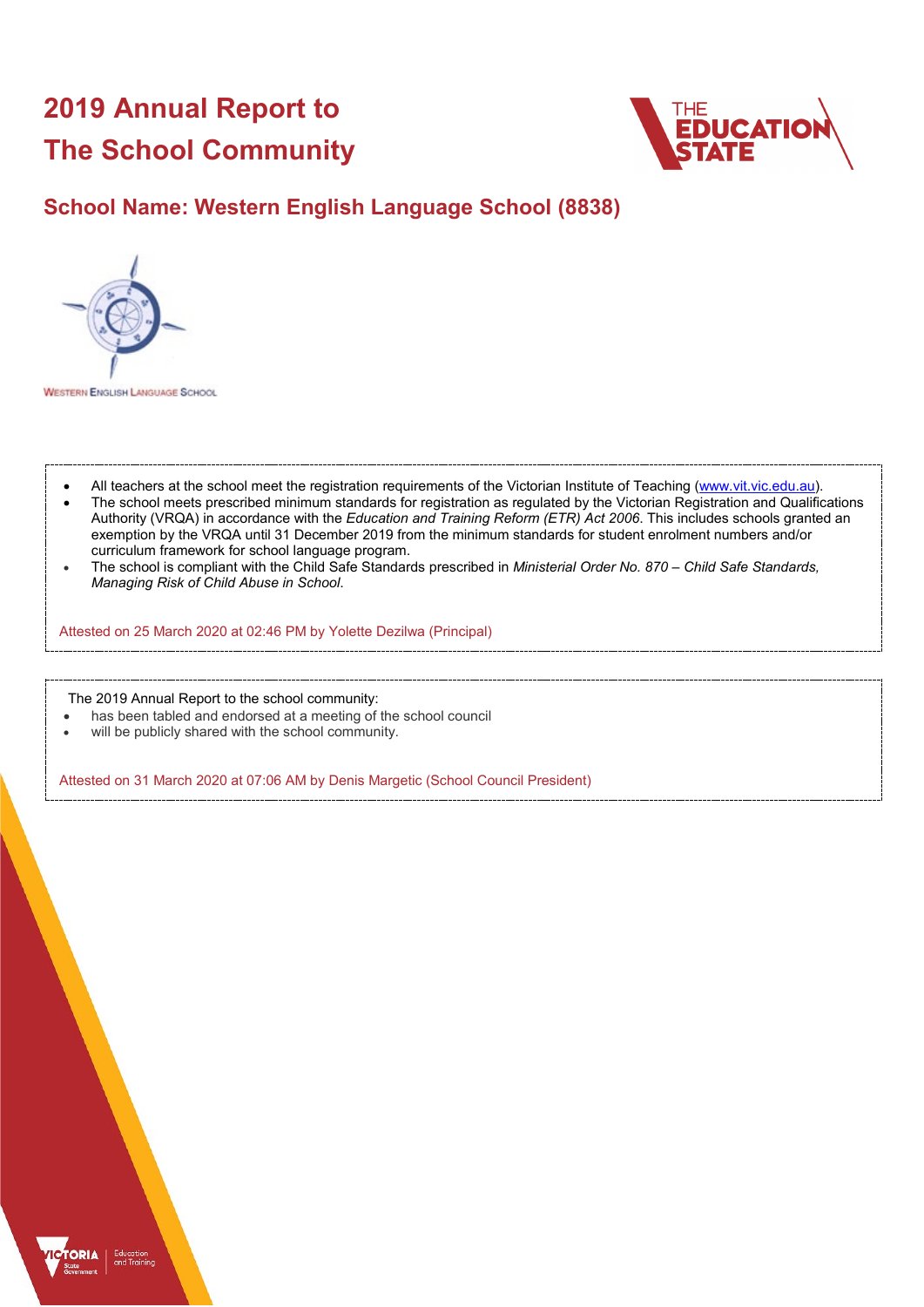# **About Our School**

### **School context**

#### WELS School Vision

WELS empowers students to develop the practical and academic language skills needed in mainstream settings within a safe and supportive environment. Our vision is underpinned by respect, responsibility and caring as well as community connections.

#### WELS values

Respect - Respect denotes both a positive feeling of esteem for a person and also specific actions and conducts representative of that esteem. Respect can be defined as allowing yourself and others to do and be their best. It is the goal of WELS to create a mutually respectful atmosphere between all individuals involved within our school including students, parents, administrators, teachers, staff members & visitors. As such, all entities are expected to remain respectful to each other at all times. Students and teachers especially are expected to greet each other with kind words and student/teacher exchanges should be friendly, in an appropriate tone, and should remain respectful. The majority of student/teacher interaction should be positive.

Responsibility - WELS understands that each student has the right to learn in a comfortable environment that is happy, safe, and secure. The best educational opportunities exist when an appropriate school environment is maintained.The staff at WELS recognise the need to uphold consistent expectations and procedures throughout the school. These procedures are in place to guide students toward a more responsible and self-disciplined role in our school environment.

All school staff have a responsibility for the provision of quality teaching. Staff must take reasonable care to avoid harm to students. They have a duty of care. This includes teachers, administrators, canteen staff, casual relief staff and volunteers.

Staff and students demonstrate responsible behaviours in the corridors, classrooms, library, canteen, play areas, toilets, at the bus stop and in the community.

Caring - Students and staff demonstrate caring by helping people, thinking about other people, sharing with others and accepting others for who they are.

#### Purpose and History of the School

The Western English Language School (WELS) provides newly arrived students in the metropolitan area of the South-West Victoria Region with their first experience of an Australian school. WELS was established in 2000 in order to teach English as an Additional Language to newly arrived students. These cohorts include migrant, refugee and international students aged between five and eighteen years of age. The school has six sites across Victoria, located in Braybrook, Wyndham, Footscray, St Albans, Laverton and Manor Lakes.

Students at WELS come from a range of countries. At any one time, over 50 different nationalities could be represented in the school's enrolments. WELS enrols Year 1 to Year 10 students within six months of their arrival in Australia and Foundation students within 18 months. Students arrive on a variety of visas and they may be equivalently schooled or have interrupted or no prior schooling (disrupted or discontinued for two or more years). EAL students follow a pathway of English learning that is different from students for whom English is their first

language. The rate of EAL learning is influenced by many factors including; age, previous education, prior literacy and migration experiences. They are likely to take five to ten years to learn English for academic purposes to the same level as students who have been learning English all their lives.

WELS teachers have specialist qualifications in teaching English as an Additional Language. These qualifications, supplemented by a strong program of professional development, equip teachers to teach the English language and the literacy and cultural understandings necessary for students to participate in mainstream settings and in the wider community. Staff participate in professional development on the cultural backgrounds of various cohorts, particularly in regards to how these backgrounds influence student settlement and learning.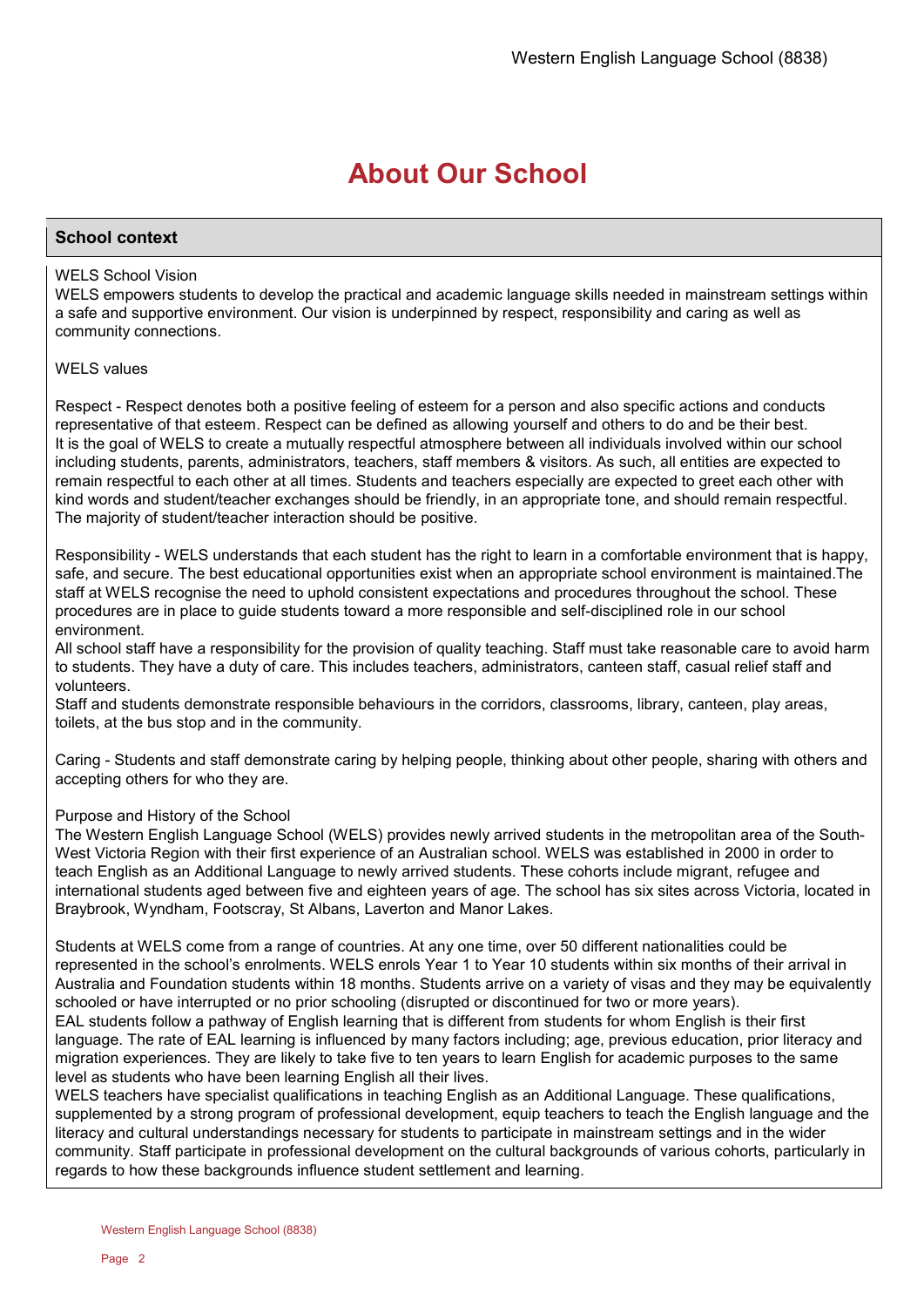Multicultural Education Aides (MEAs) are staff whose main responsibility is supporting EAL students in their learning by explaining concepts or instructions in their first language as well as providing additional support for all students. Due to their own experiences and community connections, MEAs are instrumental in establishing and maintaining links with newly arrived families.

Education Support staff and a number of volunteers are also an integral part of supporting students.

### Facilities

WELS is a multi-campus school comprising five campuses and an outpost, situated in high-settlement areas of newly arrived families.

• The largest campus is the F-10 Campus in Braybrook with capacity for 13 secondary and six primary classes (total of 247 students). The F-10 Campus is the administrative hub of the school. Facilities include a library,

gymnasium, science laboratory, computer room, home economics room and canteen.

• A three-class primary campus at Footscray operates within the Footscray City Primary School with access to the school's facilities (total of 39 students).

• A three-class primary campus at Laverton operates in purpose-built classrooms on the grounds of the Laverton College P-12 with access to the school's facilities (total of 39 students).

• The four-class primary outpost at St Albans is situated on the grounds of St Albans Primary School and has a purpose-built facility to house the new arrivals classes in St Albans and surrounding suburbs. Students at this outpost have access to the school's facilities (total of 52 students)

• The Manor Lakes F-6 campus is situated on the grounds of Manor Lakes College and has a purpose-built facility for new arrival classes in Manor Lakes and surrounding suburbs. The campus can accommodate 10 primary classes with capacity for six secondary classes (total of 208).

• The Wyndham secondary campus is situated on the grounds of Wyndham Central College and has a purposebuilt facility to cater for new arrivals classes in Werribee and surrounding suburbs. The campus can accommodate eight secondary classes (total of 104 students).

• A Primary online EAL program operated in 2019.

## **Framework for Improving Student Outcomes (FISO)**

The FISO area that WELS has targeted in the four year School Strategic Plan and 2019 Annual Implementation Plan is: "By 2022, the school's FISO ranking in priority 'Excellence in Teaching and Learning' in the dimension 'Evidencedbased high-impact teaching strategies' will be at or above the Embedding stage".

The related 12-month target is that: "The school will assess itself as meeting the FISO criterion: 'Teachers demonstrate the confidence and skills to talk about quality teaching. They question their impact through analysing various data, are open to having their teaching reviewed, and are welcoming and responsive to helpful and constructive feedback.' In order to for teachers to confidently talk about quality teaching and meaningful data for newly arrived EAL students at WELS, the following work began within the primary and secondary sectors:

Highlight 1

FISO Priority: Excellence in Teaching and Learning Dimension: Curriculum planning and assessment Secondary Sector

In 2019, the secondary sector at WELS focused on developing the lower-levels and Practical English parts of our curriculum through the establishment of two focus groups.

The lower-levels focus group's aim was to define what is meant by 'lower levels', including beginning the development of a lower-levels handbook – a guide for teachers to teaching these students of very low language ability and who have often had little to no prior schooling. Discussions allowed us to crystalise exactly what – and how much of it – should be in the lower levels' curriculum. We conducted two trials: one with the lowest level (SL) and one with the next level up (SP), and the findings from these revealed what worked, didn't work and what would subsequently become key principles of these levels' curriculum going forward:

• a focus on the simple sentence as the core form of writing done through the context granted by a simple genre

• a significant portion of class time spent explicitly focusing on developing macro-skills, in particular phonics and handwriting

• shorter, more regularly repeated lessons rather than longer doubles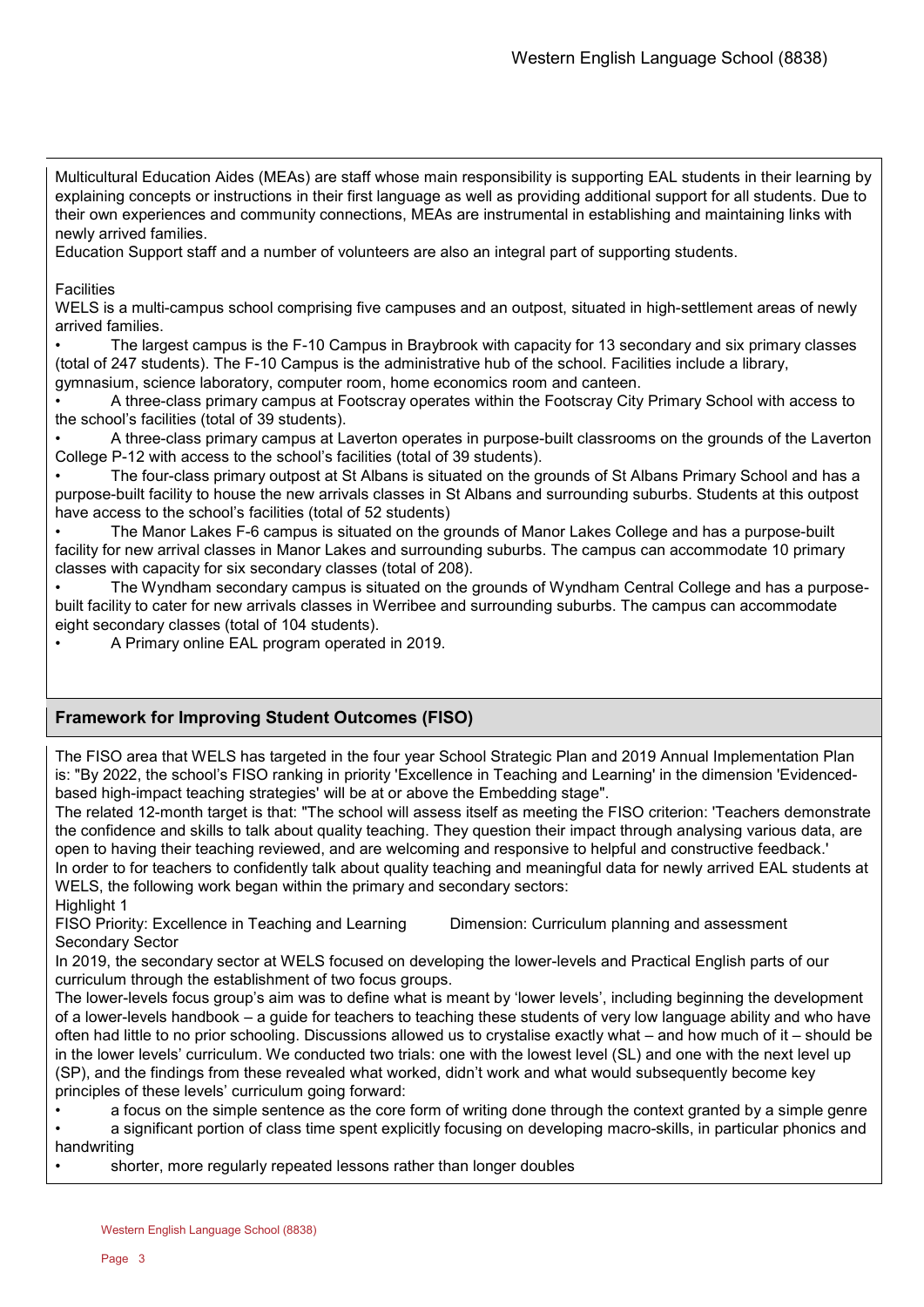#### as few teachers as possible to share a low class

Concurrently, the Practical English focus group's aim was to determine which non-academic learnings are most important for our students to learn before they transition beyond WELS.

Collaborative work on this area has allowed us to:

• define Practical English as "Practical English is the skills and strategies required to independently negotiate everyday situations in order to access and engage with people, places and services."

• decide on eight core topics (personal information, engaging with school, time, money, getting around, health services, places in our community, pathways)

• develop a Practical English Guide, whose purpose is to explain what the new Practical English curriculum is and how it works in practice

• develop a comprehensive Practical English Scope & Sequence, which maps out all the targets, language foci, skill & concept foci, suggested assessment and resources a teacher needs in order to teach a Practical English unit, and

• plan the development of six Practical English model units, which would be developed in T1 2020

WELS' vision is to "develop the practical and academic language skills needed in mainstream settings within a safe and supportive environment."

By developing the Practical English curriculum, we have been able to pin down and guarantee the provision of these key learnings to our students – something that was only occurring haphazardly in the past. We look forward to sharing the draft curriculum with staff early in 2020 in order to get on-the-ground feedback from more experts in teaching EAL students, to begin trialling the new Scope & Sequence, and to continue to refine our curriculum with the aim of ensuring that what we provide to our students is the highest possible caliber of both academic and practical learning.

#### Primary Sector

In 2019, in the WELS Primary sector, we focused improved our curriculum and delivery by:

• Developing new Foundation units of work which meet the specific developmental needs of this age group. Previously, our early years units spanned Foundation to year two. Our new Foundation units provide a greater focus on developmental writing and oral language, while year one to two units focus more on genre writing.

• Collecting baseline reading data. This data will allow us to measure improvements in student reading levels as we improve our reading program in the next three years.

- Purchasing reading resources, including new home reading books, benchmark kits and guided reading sets.
- Introducing consistent, regular benchmark testing of reading.

• Developing and introducing a WELS' Maths scope and sequence to ensure differentiated teaching and consistency of topic delivery across sites.

• Developing our primary curriculum website to include our units of work and core curriculum documents. Our units are detailed, include quality, highly engaging student resources and are flexible enough to be tailored to the needs of individual classes. The website gives teachers access to units and documents from home and presents resources in a much more accessible format.

• Extending our induction program for new primary teachers to 2 terms. An extensive pack of teacher documents and resources has also been developed and pre- and post- induction surveys have been created. Initial responses to the surveys have shown significant teacher growth. Highlight 2

FISO Priority: Excellence in Teaching and Learning Dimension: Building Practice Excellence KIS 3a - Foster a collaborative learning environment across the school and within school sites

In 2019, WELS has achieved our 12-month target for this KIS - "68% or more of teachers will positively endorse the time to share pedagogical knowledge" in the Staff Survey. WELS achieved 70%.

In the primary sector where staff are spread over six WELS sites. One way in which we achieved this was to improve our PLC meeting structure and processes. This included adopting ATLAS meeting agendas and developing staff ability to follow and use these. We also organised PLCs according to year level groups so that teachers could collaborate with peers from other sites who teach a similar cohort. We concurrently developed data charts to compare start and end-ofterm student data. At the same time, we developed staff capability in measuring and improving student use of specific grammatical features.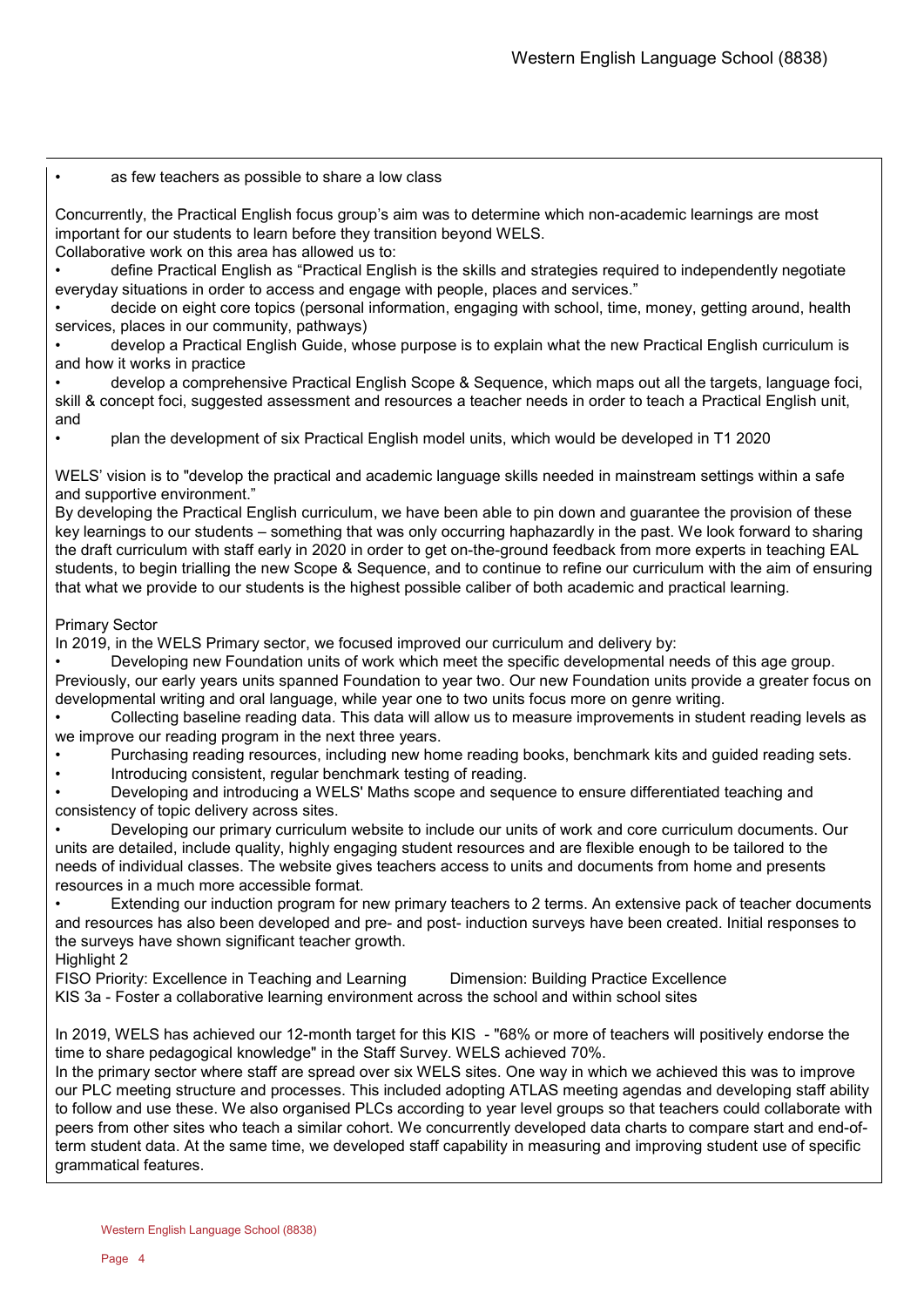## **Achievement**

Highlight 3

FISO Priority: Excellence in Teaching and Learning Dimension: Curriculum Planning and Assessment

One of WELS' 2019-2022 SSP goals for the primary and secondary sectors is the redevelopment of the purpose-built WELS Assessment Tool.

This was set as a goal in order to improve the validity, reliability, usefulness and usability of teacher assessments of students' progress at WELS. With improvements in these areas, teachers will be better able to to target teaching to our students' needs, thereby improving our students' achievement.

The new online assessment tool we are devising – the English Language & Literacy Assessment (ELLA) – will contain separate assessments for speaking & listening, reading & viewing and writing.

Over 2019, we developed a proof of concept for the writing component as well as extensive instructions on the architecture, functioning and calculations for how the new assessment system should look, work, analyse and represent student achievement. The writing component is composed of two parts: the Language & Literacy Levels (LLs) and also the WELS-developed Foundations for Writing Continuum (FWC). The Foundations for Writing Continuum maps out those basic, core skills that students require to actually begin writing, something that had always been a gap in our previous writing assessments.

In addition to incorporating the Foundations for Writing Continuum into the English Language & Literacy Assessment tool, we reworked an updated Literacy Levels document and heavily edited the text structure progressions for each of our 24 genres in preparation for uploading to the English Language & Literacy Assessments tool.

This was due to teacher feedback identifying that the indicators for assessing the schematic structure of genres was vague and subjective. The process of editing and expanding on the details allowed us to ensure that each genre's levels were distinguishable from one another. This has led to an increase in cross-teacher consistency in the way that we assess this core language feature and teachers have expressed that they are looking forward to using the improved genre progressions for all the genres next year.

We are confident that the English Language & Literacy Assessment project will deliver a marked increase in the quality and usefulness of student assessment. It will improve how reliable our assessments are and will shift our focus from individual assessments in individual genres to teachers closely moderating and deciding on overall student levels based on multiple pieces of evidence. This will mean more holistic, rounded and consistent assessment of each student's level.

The new system will also be able to represent this achievement in ways currently impossible, through instantaneous on-demand data summaries and graphical depictions, which will allow teachers to:

• hone in on specific individual and cross-class student needs at the beginning of term,

• plan teaching based on reliably identifying students zones of proximal development (ZPDs) and moving students up the Language Levels and the Foundations for Writing Continuum.

• evaluate how much individual, class, cohort and whole-school improvement is achieved at the end of the term, and

• serve as a springboard for evaluating the effectiveness of various teaching approaches trialled.

Late in 2019, we met with a programmer to explain how the whole new system would work. His response was that the vision we had created and the functionality we desired was possible from a technical perspective and that he was excited to bring it to life for us. In early 2020, we will hand over the English Language & Literacy Assessment project to him and begin the process of regular consultation, trialling, feedback and refinement with him.

## Highlight 4

FISO Priority: Excellence in Teaching and Learning Dimension: Building Practice Excellence

In 2019 WELS Secondary achieved the Annual Implementation Goal (1, 1.1) 12 month target

• Samples have been taken from 247 students over the course of 2019. This comprises 165 students with interrupted education and 82 students with equivalent education.

• Over 2019, the average Language and Literacy level growth for students (within a term) was 1.29 levels (1.27 levels for interrupted students and 1.38 levels for equivalent students).

• Over 2019, on average, 70.04% of students have shown improvement of 1 or more Language and Literacy Levels, each term (70.3% interrupted and 69.51% equivalent).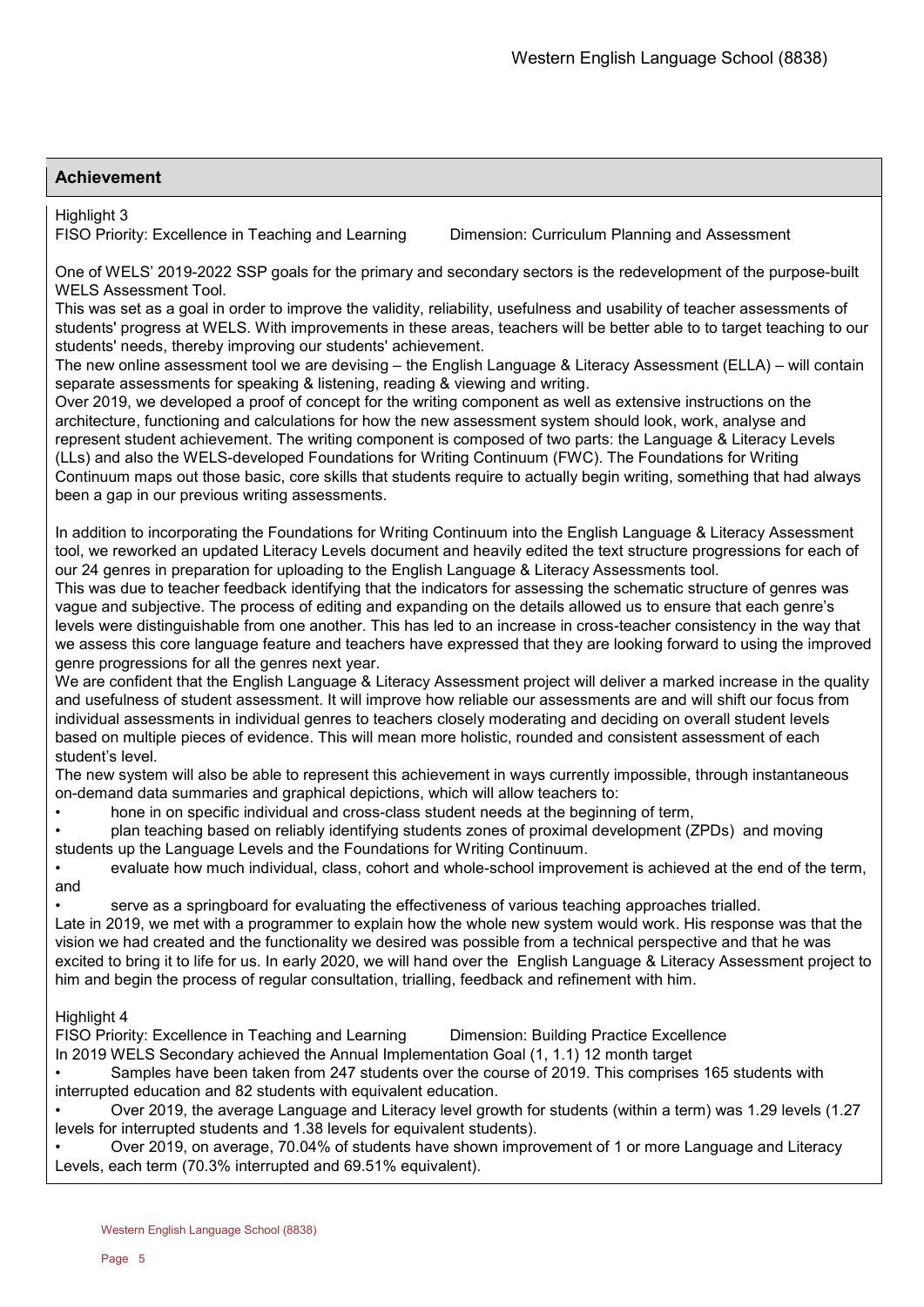In 2019, WELS primary achieved AIP Goal 2 12 month target 2.1 – Ascertain current percentages of students in each cohort who achieve 1 or more writing levels each term based on a subset of the students population. In doing this, we have progressed towards our SSP goal 2 - To improve the capacity of students to compose texts.

We have ascertained the following percentages and will work towards increasing these in the next three years of the SSP.

Percentage of students who achieved one or more Language & Literacy Levels per term (over 4 terms):

F-2 (oral language) Equivalent cohort – 45% Pre-Literate and Interrupted cohorts – 65%

3-6 (written language) Equivalent cohort – 86% Pre-Literate and Interrupted cohorts – 82%

## **Engagement**

In 2019, attendance, which the Department uses as a measure of engagement, remained extremely high at 92.8%. Student Attitude is also an indicator of engagement. In the Student Attitude to School Survey, students across primary and secondary sites positively endorsed:

Stimulated learning (years 5-6: 100%, years 7-12: 93.1%) Sense of confidence (years 5-6: 87%, years 7-12: 90.3%) Managing bullying (years 5-6: 97.5%, years 7-12: 90.5%)

Western English Language School has maintained and increased levels of positive endorsement of student attitude. Our aim moving forwards is to maintain these high engagement levels for students.

Evidence from Cases21 and local research indicates that non-attendance at Western English Language School is generally a result of illness and appointments related to settlement, such as housing, Centrelink and health.

## **Wellbeing**

FISO Priority: Positive climate for learning Dimension: Health and Wellbeing

2019 Braybrook data - Student Safety Survey

In term 2 2019, the school began surveying students twice a term to measure student safety across all sites. The internal survey looks at student attitudes towards safety and managing bullying. It is run twice a term and early data indicates:

-In response to the statement "I feel cared about by a teacher or an adult at this school"; 99% responded 'yes' and 1% responded 'no'

-In response to the statement "I can talk about my problems to someone at my school"; 96% responded 'yes' and 4% responded 'no'

-In response to the statement "I feel safe at school"; 81% responded 'always', 17% responded 'sometimes' and 2% responded 'never'

-In response to the statement "An adult at this school will help if someone bullies me or another student; 73% responded 'always', 20% responded 'sometimes' and 7% responded 'never'

-In response to the statement "I know where to get help if someone hurts me"; 87% responded 'always', 10% responded 'sometimes' and 3% responded 'never'

-In response to the statement "All students are treated fairly; 72% responded 'always', 22% responded 'sometimes' and 6% responded 'never'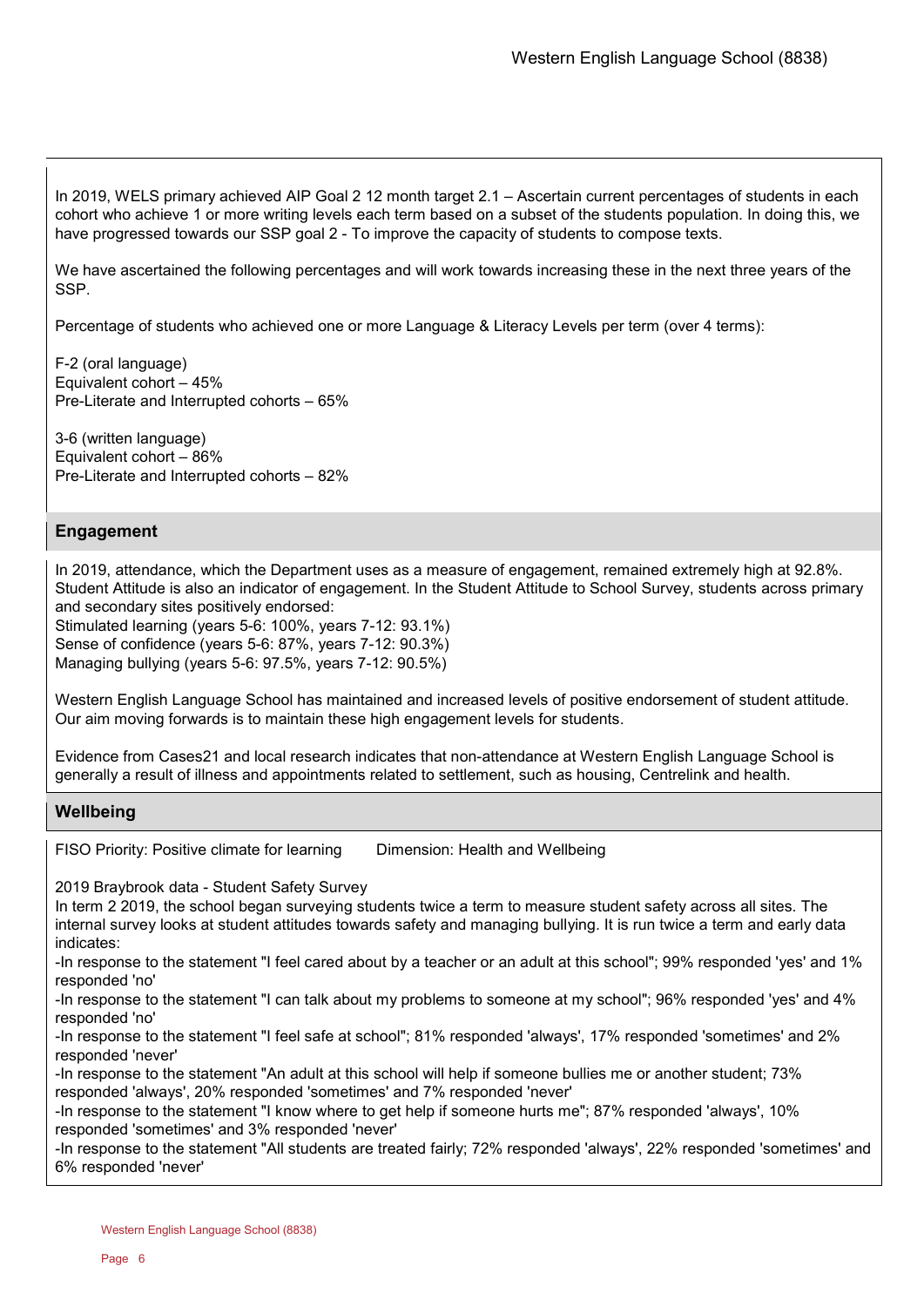-In response to the statement "Teachers teach us how to solve problems with others; 80% responded 'always', 18% responded 'sometimes' and 2% responded 'never'

-In response to the statement "People are mean to me because I am different to them"; 76% responded 'always', 21% responded 'sometimes' and 3% responded 'never'

The welfare team is exploring this data to drive wellbeing initiatives across the school and support students.

In 2019, an emphasis was placed on the provision of a safe and supportive learning environment. A school-wide positive behaviour support model was reintroduced by the Wellbeing Team and supported by the South Western Region SWPBS coach.

With the guidance of the regional coach, classroom teachers developed Tier One positive behaviour strategies resulting in the school-wide publication of the 'Creating Successful Classrooms' and 'Behaviour Response Continuum' documents. These documents prompted a consistent approach to behaviour management across the school. Hence, there was a reduction in the number of behaviour incidents recorded on the Student Mapping Tool. Furthermore, referrals to the leadership team decreased as a result of classroom teachers confidently managing low-level behaviours through strategies such as prompting and re-directing.

This was further evidenced by the continued improvement in the results of the student Attitude to School Survey (AToSS) in 2019. Parents and students also confirmed the school provided a safe and positive learning environment. Other highlights included linking SWPBS with a trauma informed approach. This was achieved by delivering professional development to the staff, facilitated by Foundation House. These initiatives led to a shift in staff attitudes and teaching practices that reinforce positive behaviour, effectively managing minor behaviours in the classroom and considering a range of student wellbeing issues unique to our setting.

### **Financial performance and position**

WELS considers it good practice to conclude the year with a small surplus. However 2019 concluded with a deficit of \$122,953 as the school experienced a surged in student enrolments in Term 4 2019.

Students and parent satisfaction with the school was very high, thanks to the school's equity funding that has allowed for well-planned and intensive students support. Equity funding for disadvantaged students has been the most significant means of improving our delivery of programs and student support throughout the six campus school. Grants awarded to WELS enabled specific programs to be run throughout the year---Ross Trust Fund Scene 1 Take 2, Ross Trust Fly Girls Footscray Swim Grant, John Byrne Fund, Optometry-New Life New Vision –Magistrate Court Grant, Stan Willis Trust, Boys Squad Grant, Phyllis Connor Memorial Trust Grant, Garden-Aussie Vic Grant, VU Student Travel Grant, John Byrne Trust, DPC Community Kitchen Garden Grant and VMC Community Garden Grant, Stephanie Alexander Grant.

> **For more detailed information regarding our school please visit our website at <https://www.wels.vic.edu.au/>**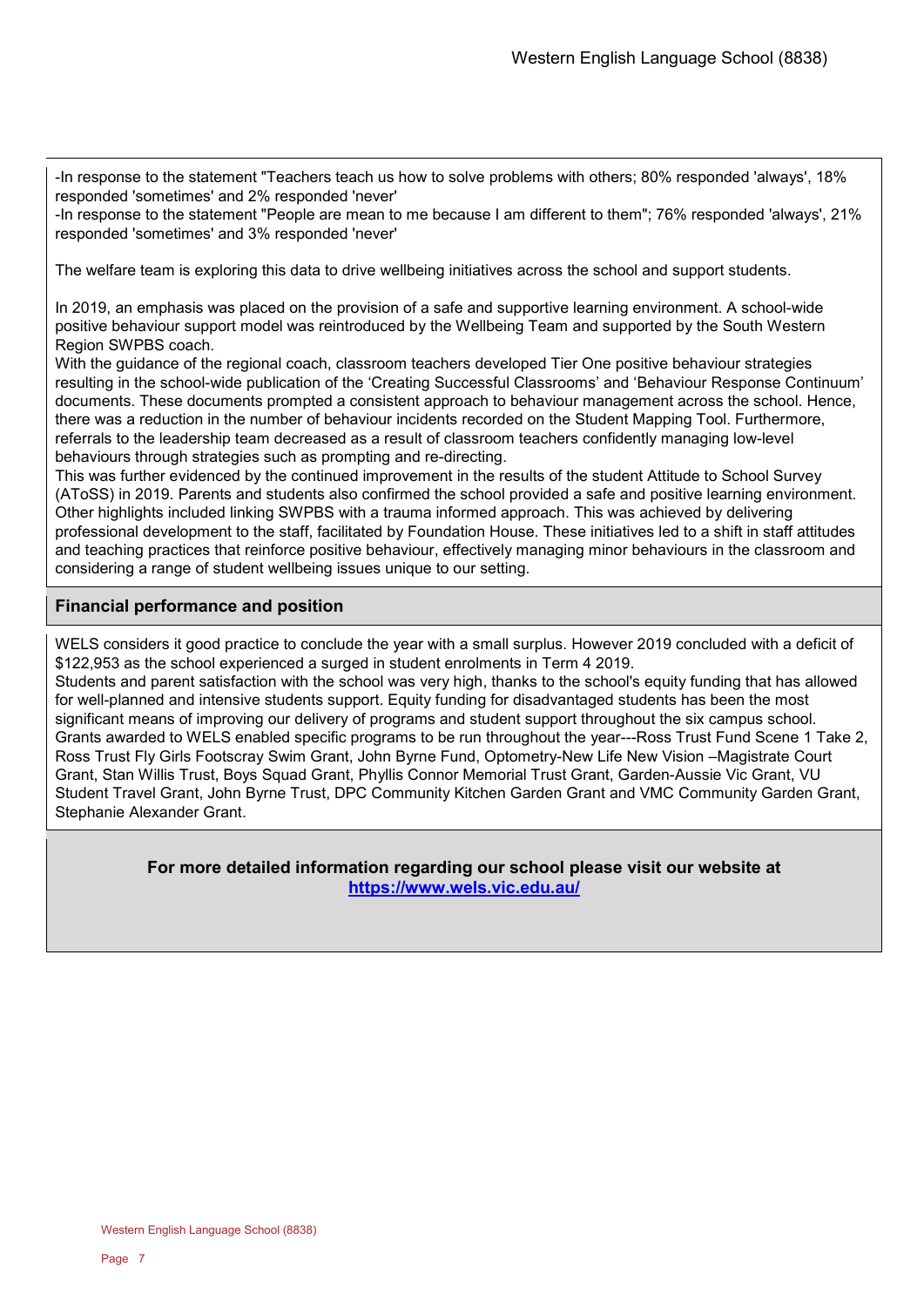

## **Performance Summary**

The Government School Performance Summary provides an overview of how this school is contributing to the objectives of the Education State and how it compares to other Victorian Government schools.

All schools work in partnership with their school community to improve outcomes for children and young people. Sharing this information with parents and the wider school community helps to support community engagement in student learning, a key priority of the Framework for Improving Student Outcomes.

Members of the community can contact the school for an accessible version of these data tables if required.

| Range of results for the middle 60% of Victorian Government Language Schools:<br>Key:<br>Results for this school: O Median of all Victorian Government Language Schools:                                                                                                                                                                                                                      |                               |  |  |  |
|-----------------------------------------------------------------------------------------------------------------------------------------------------------------------------------------------------------------------------------------------------------------------------------------------------------------------------------------------------------------------------------------------|-------------------------------|--|--|--|
| <b>School Profile</b>                                                                                                                                                                                                                                                                                                                                                                         |                               |  |  |  |
| <b>Enrolment Profile</b><br>A total of 372 students were enrolled at this school in 2019, 187 female and 185 male.<br>100 percent were EAL (English as an Additional Language) students and 0 percent ATSI (Aboriginal and Torres Strait Islander)<br>students.                                                                                                                               |                               |  |  |  |
| <b>Overall Socio-Economic Profile</b><br>Based on the school's Student Family Occupation and<br>Education index which takes into account parents'<br>occupations and education.                                                                                                                                                                                                               | low<br>mid<br>low-mid<br>high |  |  |  |
| <b>Parent Satisfaction Summary</b><br>Measures the percent endorsement by parents on their<br>school satisfaction level, as reported in the annual Parent<br>Opinion Survey. The percent endorsement indicates the<br>percent of positive responses (agree or strongly agree).<br>Data is suppressed for schools with three or less<br>respondents to the survey for confidentiality reasons. | 0<br>100                      |  |  |  |
| <b>School Staff Survey</b><br>Measures the percent endorsement by staff on School<br>Climate, as reported in the annual School Staff Survey. The<br>percent endorsement indicates the percent of positive<br>responses (agree or strongly agree).<br>Data is suppressed for schools with three or less<br>respondents to the survey for confidentiality reasons.                              | 100<br>0                      |  |  |  |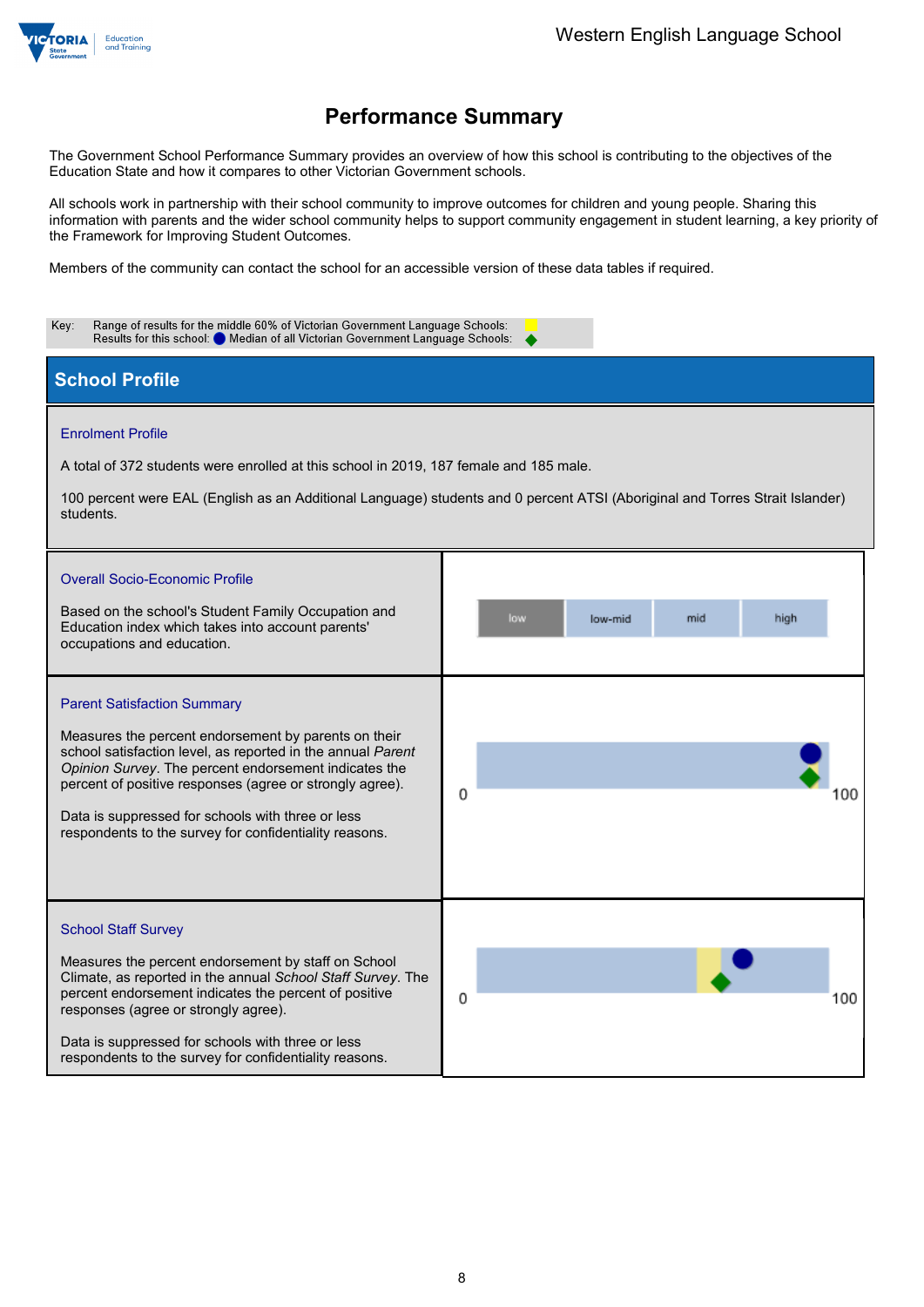

## **Financial Performance and Position**

*Commentary on the financial performance and position is included in the About Our School section at the start of this report*

| <b>Financial Performance - Operating Statement</b><br>Summary for the year ending 31 December, 2019 |               | Financial Position as at 31 December, 2019  |               |
|-----------------------------------------------------------------------------------------------------|---------------|---------------------------------------------|---------------|
| <b>Revenue</b>                                                                                      | <b>Actual</b> | <b>Funds Available</b>                      | <b>Actual</b> |
| <b>Student Resource Package</b>                                                                     | \$9,450,342   | <b>High Yield Investment Account</b>        | \$1,413,182   |
| Government Provided DET Grants                                                                      | \$1,869,118   | <b>Official Account</b>                     | \$18,190      |
| Government Grants Commonwealth                                                                      | \$12,191      | <b>Other Accounts</b>                       | \$0           |
| <b>Government Grants State</b>                                                                      | \$24,450      | <b>Total Funds Available</b>                | \$1,431,372   |
| Revenue Other                                                                                       | \$130,272     |                                             |               |
| <b>Locally Raised Funds</b>                                                                         | \$107,679     |                                             |               |
| <b>Total Operating Revenue</b>                                                                      | \$11,594,053  |                                             |               |
| Equity <sup>1</sup>                                                                                 |               |                                             |               |
| Equity (Social Disadvantage)                                                                        | \$1,023,597   |                                             |               |
| <b>Equity Total</b>                                                                                 | \$1,023,597   |                                             |               |
| <b>Expenditure</b>                                                                                  |               | <b>Financial Commitments</b>                |               |
| Student Resource Package <sup>2</sup>                                                               | \$9,572,145   | <b>Operating Reserve</b>                    | \$362,406     |
| <b>Books &amp; Publications</b>                                                                     | \$35,989      | <b>Provision Accounts</b>                   | \$899         |
| <b>Communication Costs</b>                                                                          | \$33,330      | School Based Programs                       | \$759,442     |
| Consumables                                                                                         | \$118,096     | Capital - Buildings/Grounds < 12 months     | \$702,546     |
| Miscellaneous Expense <sup>3</sup>                                                                  | \$566,469     | Maintenance - Buildings/Grounds < 12 months | \$22,556      |
| <b>Professional Development</b>                                                                     | \$35,649      | <b>Total Financial Commitments</b>          | \$1,847,850   |
| <b>Property and Equipment Services</b>                                                              | \$492,993     |                                             |               |
| Salaries & Allowances <sup>4</sup>                                                                  | \$993,403     |                                             |               |
| Trading & Fundraising                                                                               | \$70,136      |                                             |               |
| Travel & Subsistence                                                                                | \$6,568       |                                             |               |
| <b>Utilities</b>                                                                                    | \$44,201      |                                             |               |
| <b>Total Operating Expenditure</b>                                                                  | \$11,968,980  |                                             |               |
| <b>Net Operating Surplus/-Deficit</b>                                                               | (\$374,928)   |                                             |               |
| <b>Asset Acquisitions</b>                                                                           | \$139,553     |                                             |               |

(1) The Equity funding reported above is a subset of overall revenue reported by the school

(2) Student Resource Package Expenditure figures are as of 26 February 2020 and are subject to change during the reconciliation process.

(3) Misc Expenses may include bank charges, health and personal development, administration charges, camp/excursion costs and taxation charges.

(4) Salaries and Allowances refers to school-level payroll.

*All funds received from the Department, or raised by the school, have been expended, or committed to subsequent years, to support the achievement of educational outcomes and other operational needs of the school, consistent with Department policies, School Council approvals and the intent/purposes for which funding was provided or raised.*